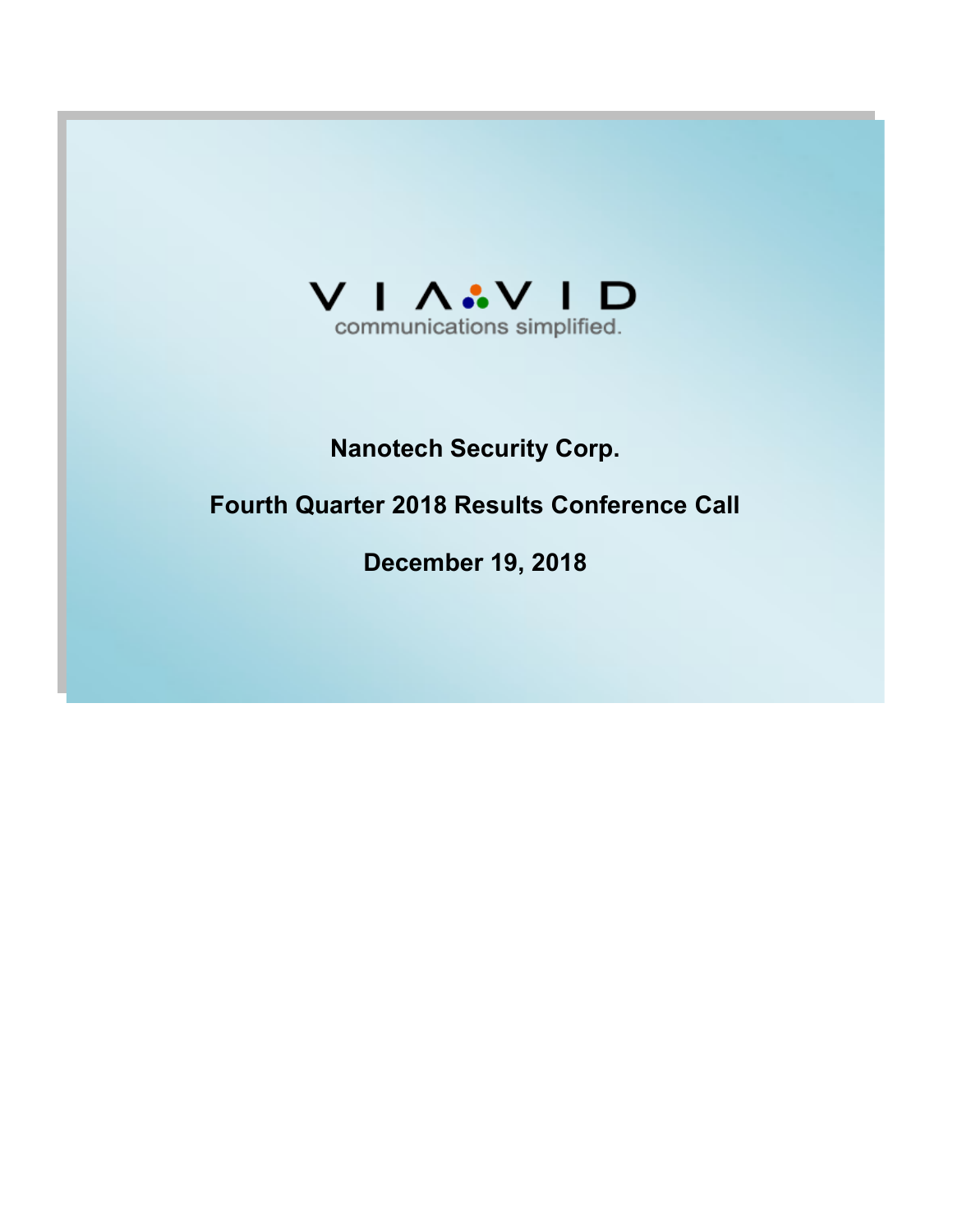# CORPORATE PARTICIPANTS

Monika Russell, Vice President, Finance Troy Bullock, President and Chief Financial Officer Douglas Blakeway, Chairman and Chief Executive Officer

# CONFERENCE CALL PARTICIPANTS

Gianluca Tucci, Echelon Wealth Partners Benjamin Jekic, GMP Securities William Gibson, ROTH Capital Partners

Jordan Steiner, Lester Asset Management

# P R E S E N T A T I O N

#### Operator:

Good afternoon, and thank you for joining us to discuss Nanotech Security Corp's Results for the Fourth Quarter and Year End ended September 30, 2018.

On this call today, we have Doug Blakeway, Nanotech's Chairman and CEO, Troy Bullock, Nanotech's President and CFO, and Monika Russell, Nanotech's Vice President, Finance.

At this time, all participants are in a listen-only mode. Following the presentation, we will conduct a question-and-answer session. Instructions will be provided at that time for you to queue up.

I will now turn the call over to Monika Russell.

#### Monika Russell:

Good afternoon, everyone, and thank you for attending our conference call for the fourth quarter and year ended September 30, 2018. Doug Blakeway will begin the call today with an overview of our year and a brief discussion of our results. He will also provide details of the Management changes and transition we announced today. I will then provide a detailed review of our financial performance for the quarter and year. Following the financial review, Troy Bullock will provide an outlook and our initial goals and expectations for 2019. Following the formal presentation, we would be pleased to take questions.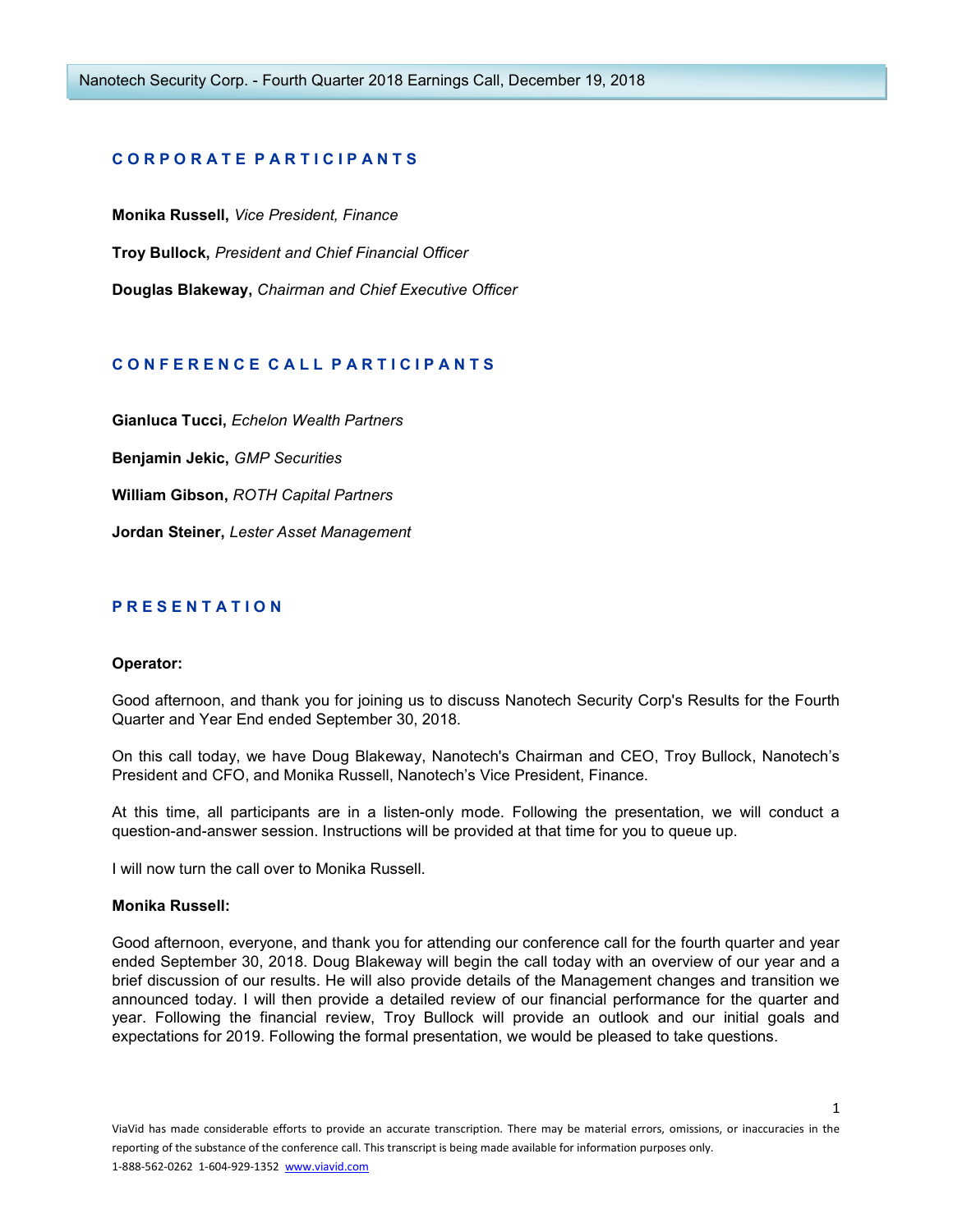#### Nanotech Security Corp. - Fourth Quarter 2018 Earnings Call, December 19, 2018

However, before we talk about results, I'd like to remind everyone that certain statements in this call may be forward-looking in nature. These include statements involving known and unknown risks, uncertainties and other factors that could cause actual results to differ materially from those expressed or implied in our forward-looking statements. For caveats about forward-looking statements and risk factors, please see our MD&A for the year ended September 30, 2018, which can be found on our Company profile at sedar.com.

Also, as part of the Company's business involves dealing with security features for bank notes, you'll appreciate that we are quite limited in our ability to provide details about specific customers and prospects. That said, we will do our best to provide investors with general feedback we are receiving from our customers, the industry, new opportunities that we are pursuing, and give some general parameters on how these development contracts normally advance into full deployment of security features on bank notes.

I will now pass the call over to Doug Blakeway. Doug?

#### Douglas Blakeway:

Thanks, Monika. Good afternoon everyone. Q4 was a strong quarter for Nanotech. We reported record revenue of over \$3 million in the quarter. Gross margin was 78%, and the Company reported net income of \$770,000. This was also the sixth consecutive quarter of positive Adjusted EBITDA for the Company. We ended the quarter and year with a strong balance sheet, with liquidity of \$9.6 million and no debt. On an annual basis, we ended Fiscal 2018 with revenues up 25% year-over-year, and we generated Adjusted EBITDA of \$2 million. This was in line with the guidelines that we have provided at the beginning of last year.

Nanotech benefited from several key developments in 2018 that have strengthened the Company and set it up for future growth. First, we executed on our \$30 million development contract, and it continues to progress as expected. This contract is to develop bank note security features that incorporate our KolourOptik and optical thin film, or OTF technology. We believe we are very well-positioned with this customer, and anticipate this development work may lead to Nanotech providing security features on their future bank notes.

In 2018, we also started to transition the Company into a product and marketing company. We launched our first branded bank note product, entered into distribution agreements for the Indian market, and added Joe Vosburgh to the Company as Vice President of Marketing. Mr. Vosburgh brings over 20 years' experience in the successful development and commercialization of breakthrough technologies.

In the third quarter, we unveiled M2, our first KolourOptik product for the bank note market. This ultra thin security feature, which combines multi-directional movement with clear, colorful images, and incorporates high definition nanotech and nano QR code detectable by Smartphone cameras, is a first in the market. Industry experts responded very favorably at the product launch, and since revealing the new product, we have had interest from both issuing authorities and potential bank note partners. We are excited about the market potential for M2, particularly as we have proven that we can produce it in format and quantities that can be applied to any bank note substrate.

We also look to diversify beyond the bank note market this year; in Q2, we finalized our supply and license agreements with our Indian partners, Holostik and Kumbhat, to initially address the tax stamp and pharmaceutical markets. Both Holostik and Kumbhat are currently supplying the Indian government with tax stamps, and have a significant customer list that includes pharmaceutical and consumer product companies. Kumbhat and Holostik are also pursuing other opportunities in India outside of the tax stamp market using optical thin film and KolourOptik products. Revenues from these partners, which we initially

 $\overline{\phantom{a}}$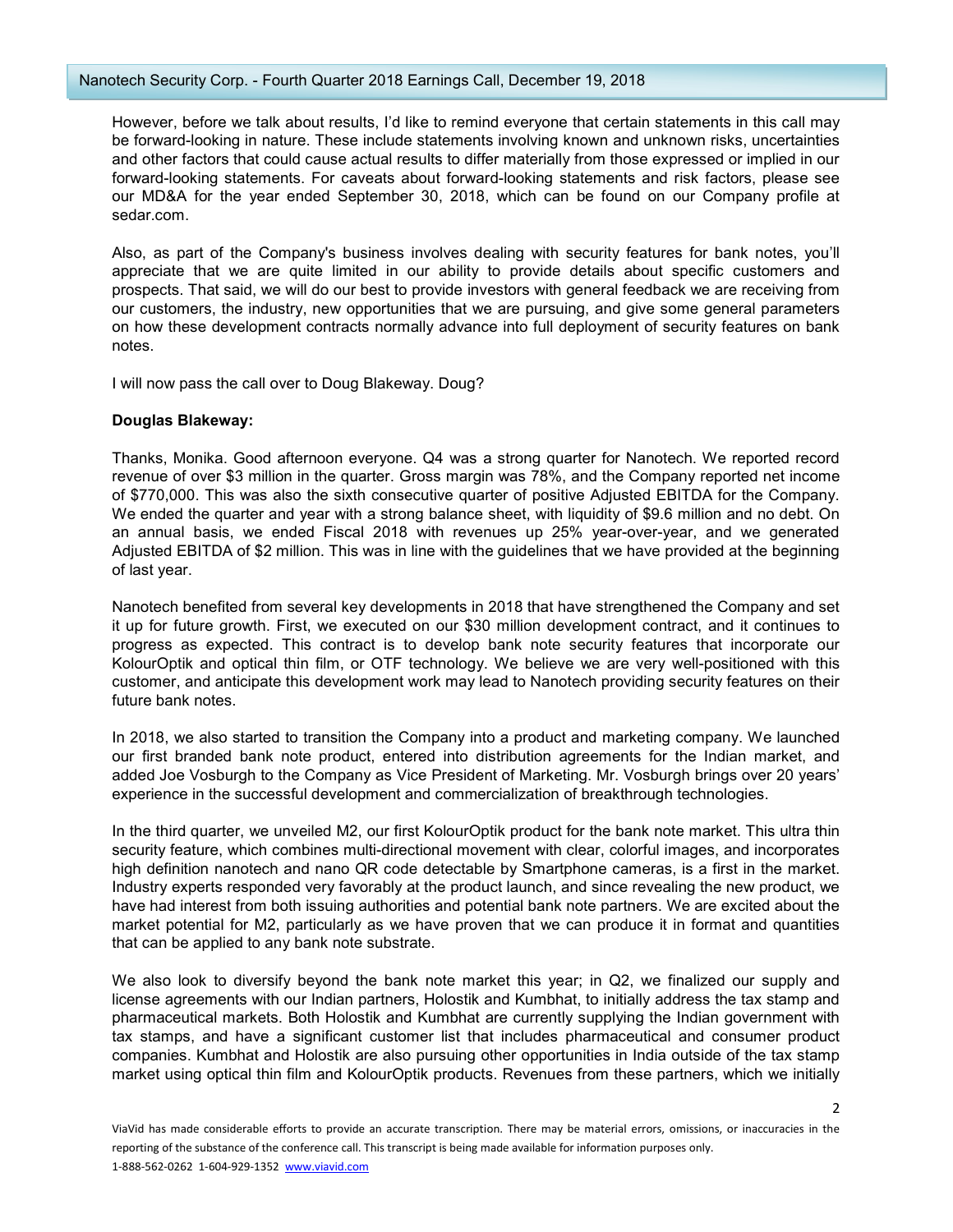anticipated to commence in 2018 have been delayed. Currently, these partners have begun to market Nanotech's KolourOptik and optical thin film technologies in customer proposals.

As many of you know, for the last two years we've been working with our partner, Hueck Folien, to participate in volume, optical thin film and licensing opportunities. While we continue to support Hueck Folien, to improve the quality of their high volume production, we are no longer actively trying to qualify as an optical thin film supplier for the ¥100 bank note, or more commonly known as the large Asian customer opportunity. We are instead pursuing other volume and licensing opportunities with Hueck.

We also made significant capital investments in 2018, including a state-of-the-art e-beam lithography system used in making KolourOptik images, along with additional development and production equipment for our KolourOptik and optimal thin film advancements. These investments will ensure we are able to continue to expand research and development and scale our in-house production.

I'm pleased with the results and achievements in 2018, and believe the Company is well-positioned, both financially and operationally, to execute on its growth plans. Two-thousand and eighteen was a transition year for the Company, and as you saw announced today, the Board and I have adopted a succession plan where I will transition my responsibilities to our current President and CFO, Troy Bullock, effective January 2, 2019. Under this plan, I shall remain with the Company as Founder and Chairman and will assist the transition through the ensuing few months.

What we have achieved as a Company so far has been tremendous. The next stage of our evolution as a Company requires an experienced operating executive like Troy to implement our sales strategy and advance the organization for future growth. I'm pleased to announce that the Board has endorsed my recommendation of Troy to be that leader. I'm fully confident that he will lead our Company to further success.

In 2018, we also strengthened the Management team with the addition of Monika Russell as VP Finance. Monika has over 15 years of experience in financial reporting and regulatory compliance in public company environments. Since her apportionment, she has excelled as a leader in our Finance department and will now assume the role of acting CFO.

In closing, I would like to thank our stakeholders in supporting our long-term vision and the growth todate, and trust they will continue their support through our next stage of growth.

I will now pass the call to Monika Russell to provide the detailed financial results for the fourth quarter and year-end 2018. Monika?

## Monika Russell:

Thank you, Doug. Before I begin, I would like to mention that all the dollar amounts I refer to are in Canadian dollars, unless otherwise stated.

Starting with our quarterly results, revenues for the fourth quarter of 2018 were \$3.1 million, up 15% from the fourth quarter of 2017. This increase was primarily due to the timing of a recurring annual OTF order, which was recognized in the fourth quarter of 2018 versus the third quarter of 2017.

Gross margin for the fourth quarter was 78%, which was six points lower than the fourth quarter of 2017, as a result of changes in our revenue mix. Our operating costs for the fourth quarter of 2018 were in line with the fourth quarter of 2017. We were able to manage our costs, even after adding additional staff and expanding our lab space in 2018.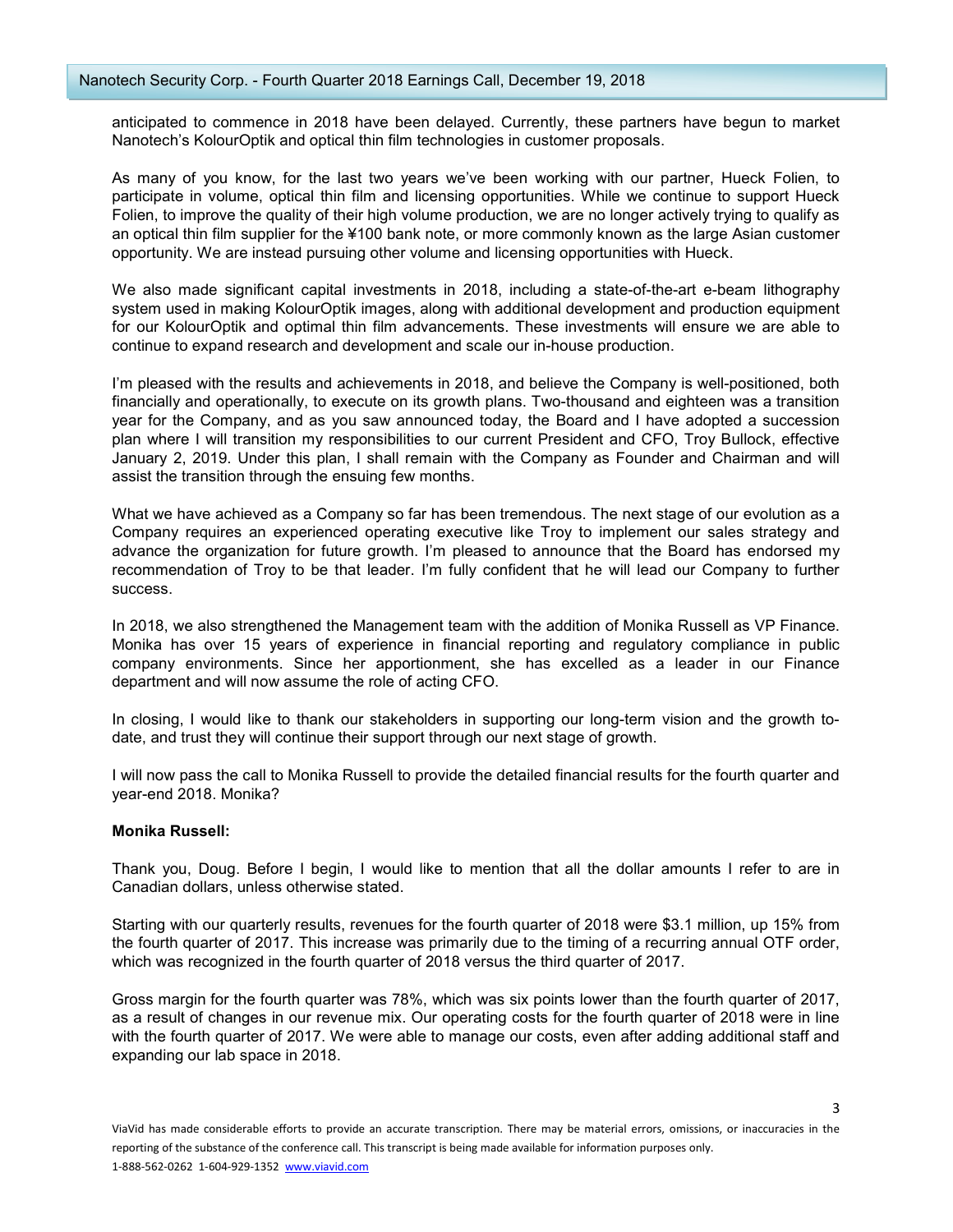Net income for the fourth quarter of 2018 was \$770,000 compared to a net loss of \$301,000 in the prior year. The difference was primarily due to increased revenue and reduced depreciation and amortization expenses, reflecting the Company's declining balance depreciation policy and the intangible assets being completely amortized as at September 30, 2017.

Adjusted EBITDA for the fourth quarter of 2018 was \$1.3 million, compared to \$1.1 million in the same period of 2017. The difference is primarily due to increased revenue in the current quarter.

Turning to our annual financial performance, our 2018 revenue was 25% higher than the prior year as a result of expanded development contract revenue. Gross margin for 2018 remains strong at 78%, compared with 81% in the same period last year.

Research and development expenditures of \$1.4 million for 2018 were 5% lower than 2017. This decrease was mainly due to a larger portion of salaries and other expenses being allocated to cost of sales for paid development projects.

General and administration expenditures for 2018 increased by 10% to \$2.5 million. This increase was due to salaries, increased rent and other expenditures related to the expansion of our Burnaby lab facilities.

Sales and marketing expenditures of \$2 million for 2018 were consistent with the prior year spend. Depreciation and amortization expenditures for 2018 were \$1.5 million compared to \$2.8 million in 2017. As noted earlier, this reflects the Company's declining balance depreciation policy and the intangible assets being completely amortized as at September 30, 2017.

Other income for 2018 was \$372,000, an increase of \$1.6 million compared to other expenses of \$1.2 million in 2017. The increase is primarily due to the repayment of data in the third quarter of 2017.

Adjusted EBITDA for 2018 was \$2 million compared to \$1.2 million during 2017. The improvement reflects an increase in development contract revenue, partially offset by an increase in general and administration expenditures.

Net loss for 2018 was \$46,000, a significant improvement compared to a net loss of \$4.8 million during 2017. The improvement in our bottom line reflects the 25% revenue growth, reduced interest and lower amortization expenses. The Company remains debt-free, and we ended the year with a strong liquidity position of \$9.6 million. Overall liquidity decreased by \$1.3 million over the year.

Our operations generated cash of \$1.5 million, and we made capital investments of \$2.7 million during the year. We also invested excess cash in term deposits, shown as short-term investments on our balance sheet to generate additional interest income.

This concludes my comments on our 2018 results for the fourth quarter and year-end. I will now turn the call over to Troy Bullock to provide an update on our outlook for 2019. Troy?

## Troy Bullock:

Thanks, Monika, and good afternoon everyone. As you've heard from Doug and Monika, 2018 was a solid year for Nanotech, and we continued to strengthen the Company and lay the foundation for future growth.

I now want to discuss Nanotech's outlook and goals and initiatives that I will be focused on in the first nine months as CEO. As Doug mentioned at the start of the call, Nanotech's position in the bank note market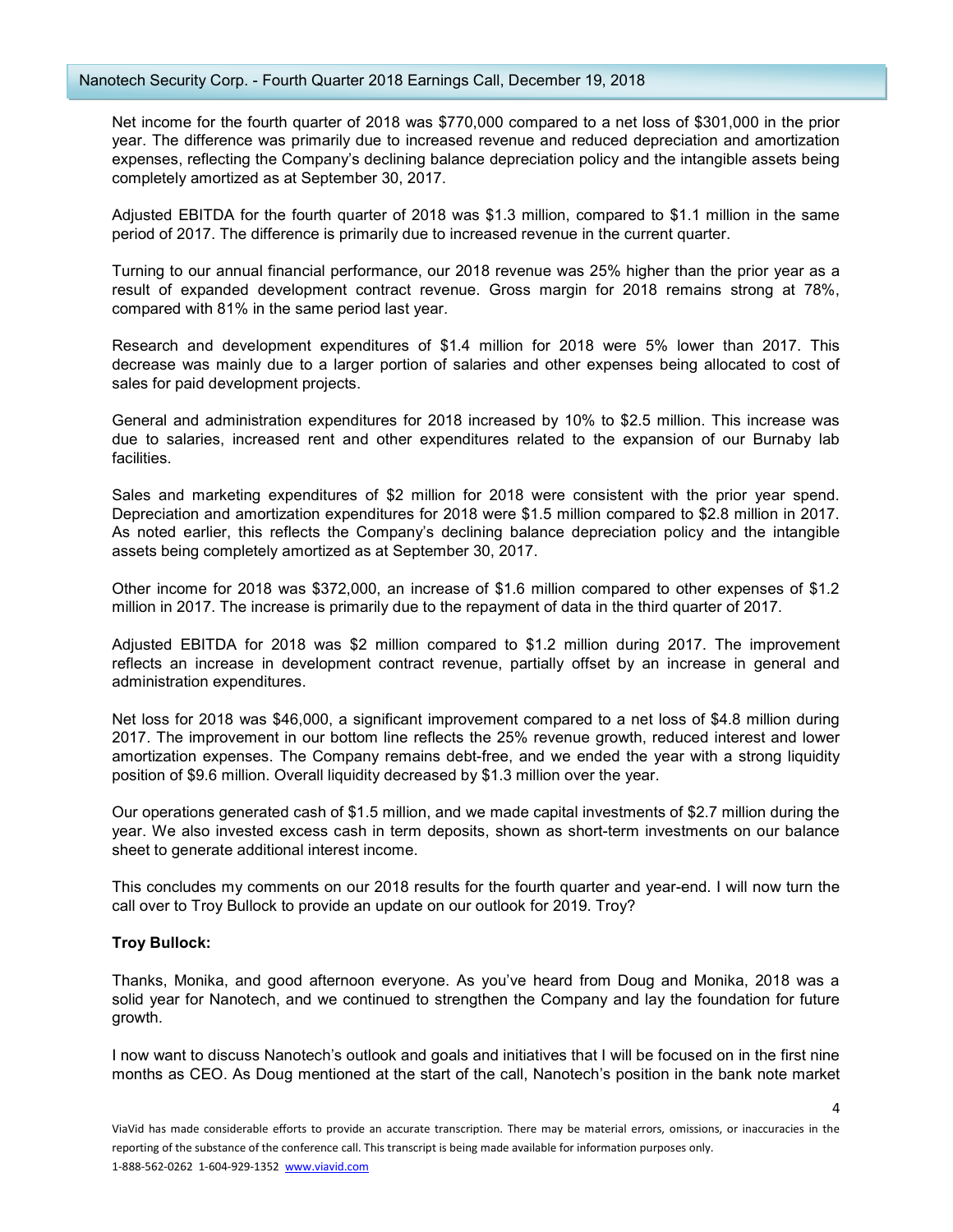continues to strengthen. Our strategy to become a key supplier in the multi billion dollar bank note security feature market is on-track. We are gaining recognition from central banks from our KolourOptik images, which provides a full spectrum of colors, customizable images and multiple types of motion. This is in stark contrast to the limited palette and rudimentary motion of the industry-leading products today.

In the commercial markets, we continued to advance the positioning of our KolourOptik technologies as an upgrade or a replacement to traditional holograms. We are excited about the many use cases that our KolourOptik technology makes possible, potentially enlarging our addressable market beyond just holograms. In 2019, we expect to introduce new products into both the bank note and commercial markets to make significant investment into building out our sales organization.

Management has established the following goals for the 2019 fiscal year. First, we will create a direct sales force to accelerate the sales process by focusing on direct sales in addition to working with key partners. The Company will also put in place a more scalable sales process that will focus on diversifying our customer base and demonstrating our competitive advantage to the bank note market—sorry, the bank note product line sales, and commercial sales. To-date, we have focused on large opportunities developing customized offerings on an indeterminate timeline. We will develop a more traditional sales pipeline with defined products targeted at both small and large customers by creating the necessary processes and channel development strategies required.

Second, in the bank note market, we have two areas of focus: contract development activities, and creating dedicated bank note product line. Currently, we generate most of our revenue from development contracts with a single customer with a goal of incorporating a Nanotech security feature on their bank note. This work is progressing very well, and the customer has narrowed the scope of their development activities, which could see us move to manufacturing production volume samples in Fiscal 2020.

We also plan to brand our currently unbranded products, such as OTF, and extend the product line with a new version of M2. We believe that creating a bank note product line will be able to showcase the various applications for our technology in a manner that our customers can easily relate to. These types of opportunities happen frequently on a regular basis and regular timeline. There are a limited number of competitive variables, which include the spectrum of colors available, whether a customized image can be used, and the types of motion available. We know that we can compete very favorably on all three areas. Our product line will also enable central banking customers to have a full menu of options based on their needs and cost parameters.

Third, and moving on to the commercial market, we plan to launch a new line of product offerings featuring our KolourOptik technology which will be specifically targeted to commercial markets. We are also in the process of securing a reliable and timely manufacturing solution for commercial size quantities of KolourOptik labels. Previously, we relied on large partners that were prohibitively expensive or took several months for delivery, making selling to smaller commercial customers difficult. By implementing these strategies, we believe we'll be able to sell directly to a commercial customer and deliver a complete authentication label that will enable the customer to showcase their brand identity.

Finally, we want to do a better job of showing off our products and technology. We have found that both our potential customers and potential investors require help visualizing how our product fits with bank notes and commercial goods. Rather than appear with a roll of labels or images, we want to show KolourOptik products incorporated into the bank note itself or on the packaging itself, so people can literally see the use case. We also want to enhance our web presence, so that the customers and investors can see how our products compare to the competition.

I want to reiterate our confidence in the sophistication and uniqueness of our technology, and the significant revenue potential it has across many markets. We are confident that our M2 product and our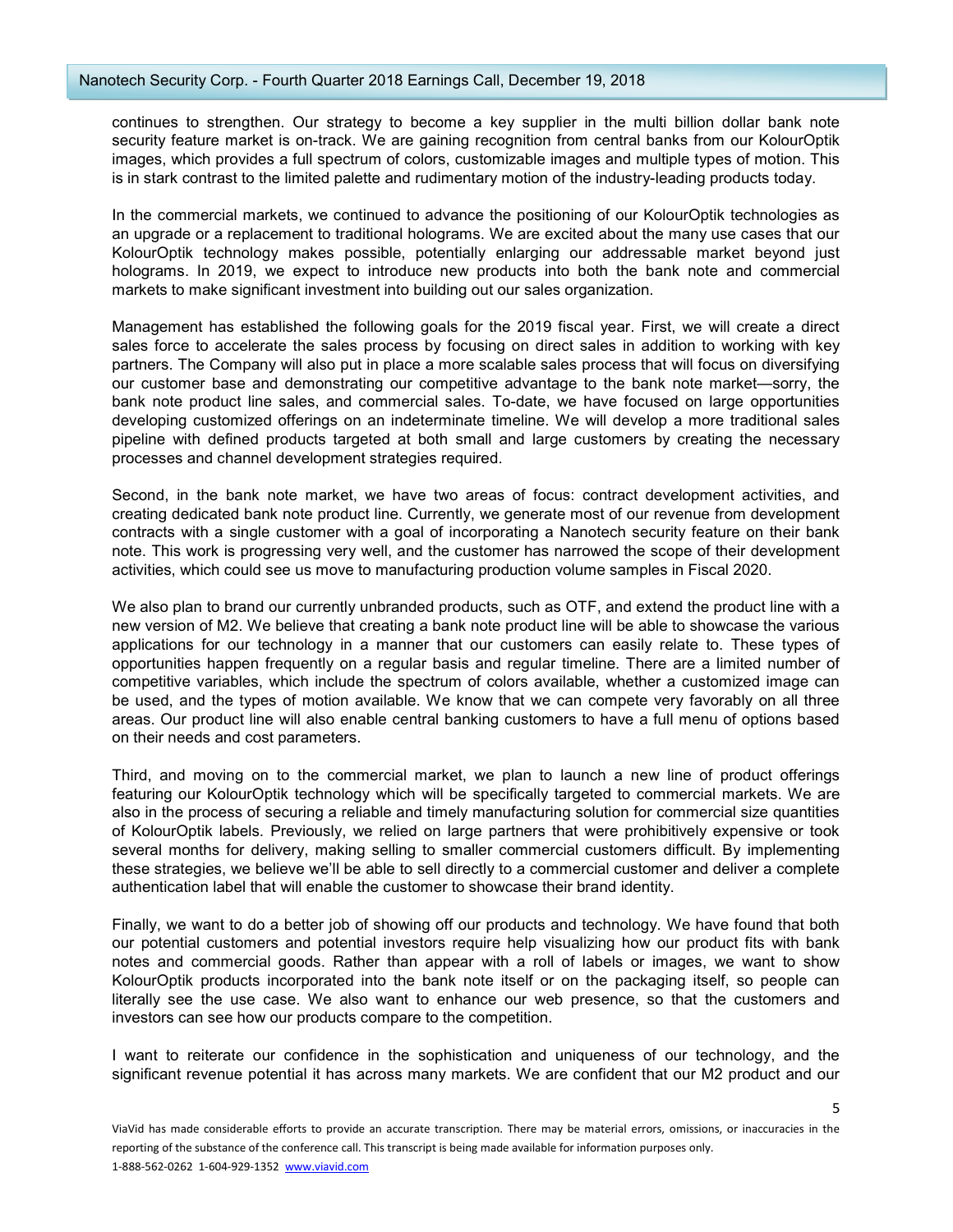development contract are on-track for the successful incorporation of revolutionary security features onto a bank note, which would lead to long-term recurring revenue.

Diversification into commercial markets is also expected to help stabilize revenues and earnings. However, in the short-term, while Management builds out its sales strategy and product offering, the Company's financial performance may be variable.

Given these initiatives, Management is forecasting the following for 2019. First, based on our current visibility, and conservatively assuming no additional contracts that we would win during the year, revenue may decrease by 10% to 20% compared to 2018. The Company will continue to generate most of our 2019 revenue from development contracts with a principal customer.

While we are getting closer to reaching the goal of incorporating a Nanotech security feature on this customer's bank note, advancement towards this goal corresponds with the customer narrowing the scope of development activities with an intention to select a final security feature. This selection could see us move to manufacturing production volume samples in Fiscal 2020. While focusing on the security feature is a positive development, because the scope of work has been reduced, overall 2019 revenue may be somewhat negatively impacted.

We continue to operate under an agreement to provide up to \$30 million of research and development services. As of September 30, 2018, only \$10.5 million of this revenue has been recognized, which leaves a further \$20 million available for the future. We are currently forecasting an Adjusted EBITDA loss of approximately \$1 million for 2019. Potential declining revenues and increased investment and expanded sales efforts and product offerings are anticipated to reduce near-term profitability.

As we enter into 2019, we are confident with our positioning in the market. We have a highly differentiated technology and are poised to add the products, delivery and sales resources to capitalize on it.

With that, I would like to end my portion of the call by saying I'm very excited by Nanotech's opportunity, and I want to thank Doug, the Board of Directors and Management team for the support and confident they've shown in me. We are already well into the advancement of our commercialization strategies, so 2019 should be a year of exciting developments.

With that, I'd like to pass the call back to the Operator, James, to open up the call for questions. James?

## Operator:

Thank you. If you'd like to ask a question, please signal by pressing star, one on your telephone keypad. If you are using a speakerphone, please make sure your mute function is turned off to allow your signal to reach our equipment. Again, press star, one to ask a question.

We'll take our first question today from Gianluca Tucci with Echelon Wealth Partners.

## Gianluca Tucci:

Hi guys, good evening. I guess first on the sudden CEO announcement. What prompted this change, and is there any change in the strategy or vision going forward for the Company?

## Douglas Blakeway:

Hi, Gian. It's all centered around what we've achieved as a Company so far; it's been tremendous. We've reached early-stage commercialization based on our robust technology platform, and our ongoing R&D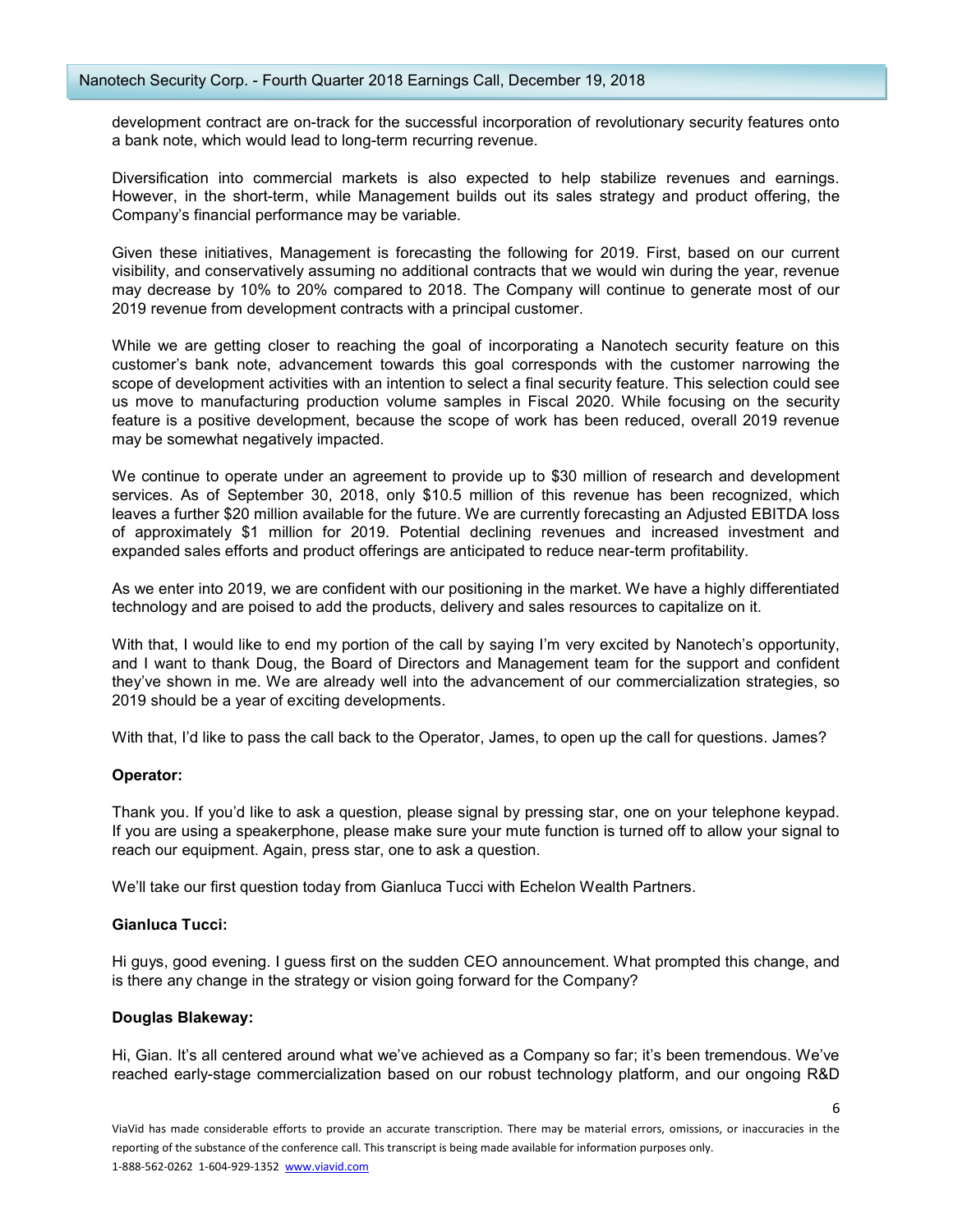contract with an issuing authority is progressing well. We've got a terrific, strong balance sheet, and achieved positive operating cash flow during this year.

It's always been the goal that I transitioned across to a new CEO in the coming months, and we felt, because of these conditions, this was a very opportune time to transition. To achieve the next stage of evolution for the Company, we will benefit from having that experienced operating executive, like Troy, to implement our sales strategy and advance the organization for future growth. I'm really pleased that the Board has endorsed my recommendation of Troy, and I'm fully confident that he will lead our Company to further success.

In saying that, it all centered around the conditions and moving to the next stage, and the conditions were all right so the timing was perfect.

## Troy Bullock:

Gianluca, it's Troy, I'll just add to that. I've had a great privilege of working with Doug for the last four years and we've been working on the strategy and the direction together and establishing where we want to take the technology and the approach to the marketplace. I think the change going forward is—now, I'm going to be more actively involved in the sales side of the organization and driving the revenue line. Strategically, I don't envision any immediate changes or any significant changes. It's really going to be adding the execution, if you will, to the sales side of the organization, developing the products and driving further growth for the Company.

## Gianluca Tucci:

Yes, that's what it seems like. Just on that point, it seems like you're foregoing relying heavily on your partners to help sell your technology and developing a direct sales model there. How does this change the economics of how you generate your revenue going forward, by going direct as opposed to relying on partners to help sell your technology?

## Troy Bullock:

Yes, a good question; and I wouldn't say we're going to not rely on our partners. What we found in the past is that we were overly reliant on those partners. We've got great reputation with many of the large players in the industry. We sell some product to them; we certainly partner with them, we meet with them on a regular basis and they certainly have significant interest in our technology. However, they often have their own technologies, and for us to try and work with them, we're often at odds as to getting their full attention.

What we want to proceed forward with, and we'd sort of established this probably six or nine months ago and are just now starting to put it into effect, is that we want to have a dual-pronged approach, one where we want to have our own sales force where we have the capability to go directly to a central bank and provide them with a finished product, or we can partner with an intermediary that can integrate our technology into their product or product something for us. It's not like we have to go one versus the other. We want to leverage those good partnerships that we've already created, but we also want to have the ability to deliver direct to the end customer as needed.

## Gianluca Tucci:

Got you, okay, thank you there. Then just one more and then I'll hop back in the queue. Guidance for Fiscal 2019 is mainly assuming only that development contract is to one customer. How is this advancing,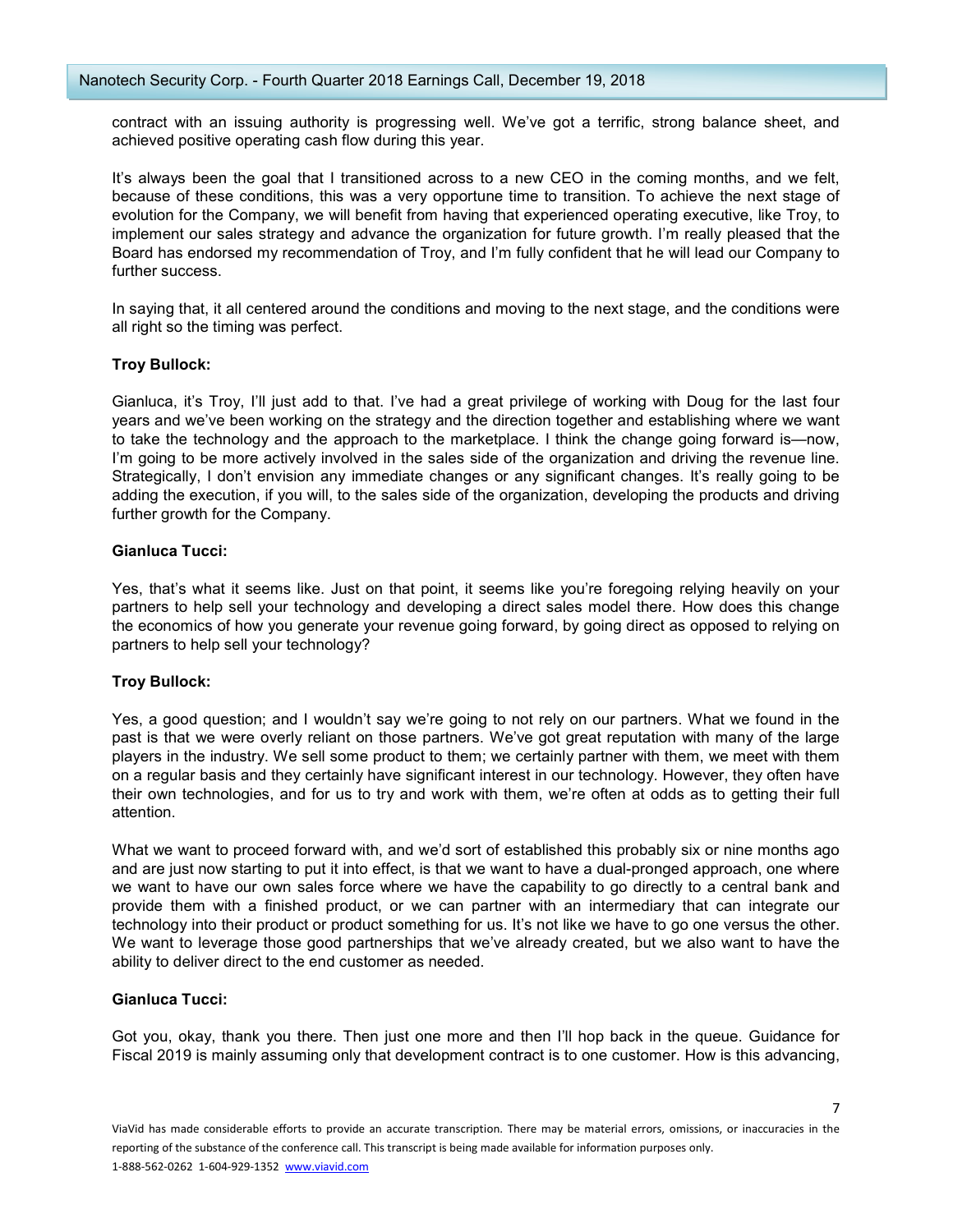and where are you at the India tax stamp opportunities and all of the other verticals that you're chasing and the consumer goods, and the pharma specifically?

## Troy Bullock:

Yes, a few questions there. You're right; I guess, first and foremost on the guidance side, as I highlighted in the opening remarks, we're at a very good stage with the customer. We've been working with them now for the better part of two and a half years, a little more than that, I guess, and they've been looking at a number of different technologies and looking at what we might be able to do with the technology for potential consideration for their bank notes.

I think at this point, we're quite confident now that they're narrowing the focus of that down to a single specific set of technologies, and the progress that we're seeing by the central bank is very encouraging. They've explicitly told us that they would like to put us forward as a recommended security feature.

We're also now meeting progressively with more senior people within the departments of government. Last year, our customer had us researching several different technology features, and now we have narrowed that significantly. This stage, for us, we'll begin to demonstrate our ability to produce high volume samples, so it's sort of moving from an R&D stage to more of a production and volume sample stage. This narrowing of focus may result in near-term revenue decline, but it's a significant advancement in that we've reached the milestone and positions us well to move forward to get onto their bank note. It's tremendous where we've achieved, and there is a short-term impact on revenues but it's definitely a major advancement for us to move forward onto that bank note.

Outside of the bank note, really our approach—as we sort of outlined in the opening comments, is multifaceted. We want to take what we've learned so far over the last number of years and identify products that we can market—a specific set of products to go into the bank note space and a specific set of products to go into the commercial space. With those products, we're then able to have our own sales force, but also work with partners, and go in and sell a specific product as opposed to a wide-ranging technology that we can create many different things out of.

By having more focus and a specific product offering, we're able to leverage those products to see more customers, and ideally diversify our customer list and build out a much broader sales funnel.

## Gianluca Tucci:

Okay. The guidance is excluding any impact of additional contracts secured in Fiscal 2019. Yes, that's a conservative expectation or a conservative approach to Fiscal 2019, but is it a realistic approach to 2019?

## Troy Bullock:

Yes, it's fair. I mean, we still do have some work to do to achieve the revenue forecast that I outlined, but we're not assuming new contracts. Realistically, we're building out our sales organization immediately, starting in January, and it's going to take some time. Even as I look forward to this year, there's a remaining nine months left in the fiscal year, so our ability to impact are going to be limited. But there's going to be a number of things that we are intending to do, regardless of what the sales are going to be in the near-term. We expect to provide significant validation of our strategy through adding a sales leader, near-term product launches, marketing materials, adding some smaller sales wins along the way and demonstrating progress of the demand. It's going to be a systematic approach to building out that organization over the next six months.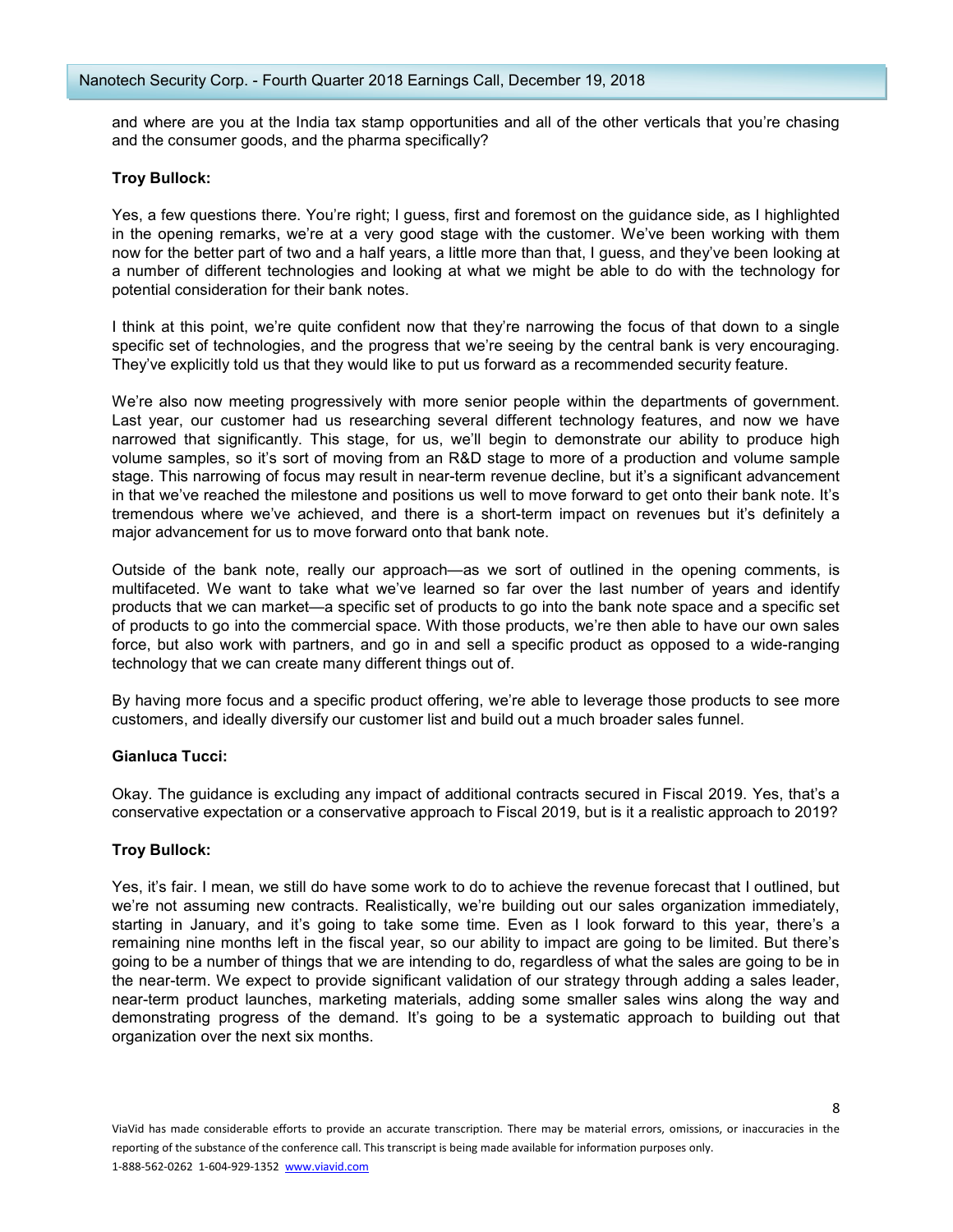As you run that all down to numbers, it's hard to say; I've sort of given you a sense as to what we have clear visibility on now, and now we're going to go out and attack the other markets —both the commercial market and the bank note market, other players in the bank note market, to diversify our customer base.

#### Gianluca Tucci:

Okay, Troy, I appreciate the color here. Thank you.

## Troy Bullock:

Thanks, Gianluca.

## Operator:

Next, we'll hear from Ben Jekic with GMP Securities.

#### Benjamin Jekic:

Good afternoon, just have a couple of questions, Troy, for you I guess. Just on building the sales force; can you provide some—I'll sort of ask a few sub-questions within it. Can you maybe provide some numbers as to—are you going to double the expense, or how many people are you adding?

Maybe the second one is, are these going to be seasoned professionals in the bank note and commercial market, or coming from different areas that are going to require some time to get trained on your technology? Can you elaborate a little bit on that?

#### Troy Bullock:

Sure. Thanks, Ben, yes, let me see what I can add to that. One of the first things that I want to do, and I plan to do it immediately, is to hire an experienced sales leader who can both actively participate in significant account sales, but also has the experience and organizational skills to build out and run a sales team.

In addition to that, we'll be hiring additional sales support staff to support the individual—and then only once we feel like we've created a repeatable sales template will we go ahead and start adding additional sales staff. But, I'm hopeful that that will take between six months to nine months, and we intend to be extremely focused on penetrating the market. The type of individual that I have in mind and that we're looking for is really an experienced salesperson, not necessarily somebody from the industry. We've already got Igi LeRoux who's our Chief Business Development Officer who is tremendously wellconnected in the marketplace, has a tremendous reputation and can get us into any central bank around the world. Having a partner with him that is a true sales professional is going to be extremely important for us to start converting our sales calls, if you will, or our business development calls, into actual recurring sales, but also into partnership opportunities with these customers.

I think from a cost-wise standpoint, Ben, currently we're about 28 people; I'm budgeting at this stage that by the end of the year we'd be up closer to 35 people. Really, the only senior person that we have in mind at this stage is the sales leader that would join the organization.

#### Benjamin Jekic:

That's as a whole, for the whole Company, an additional seven people?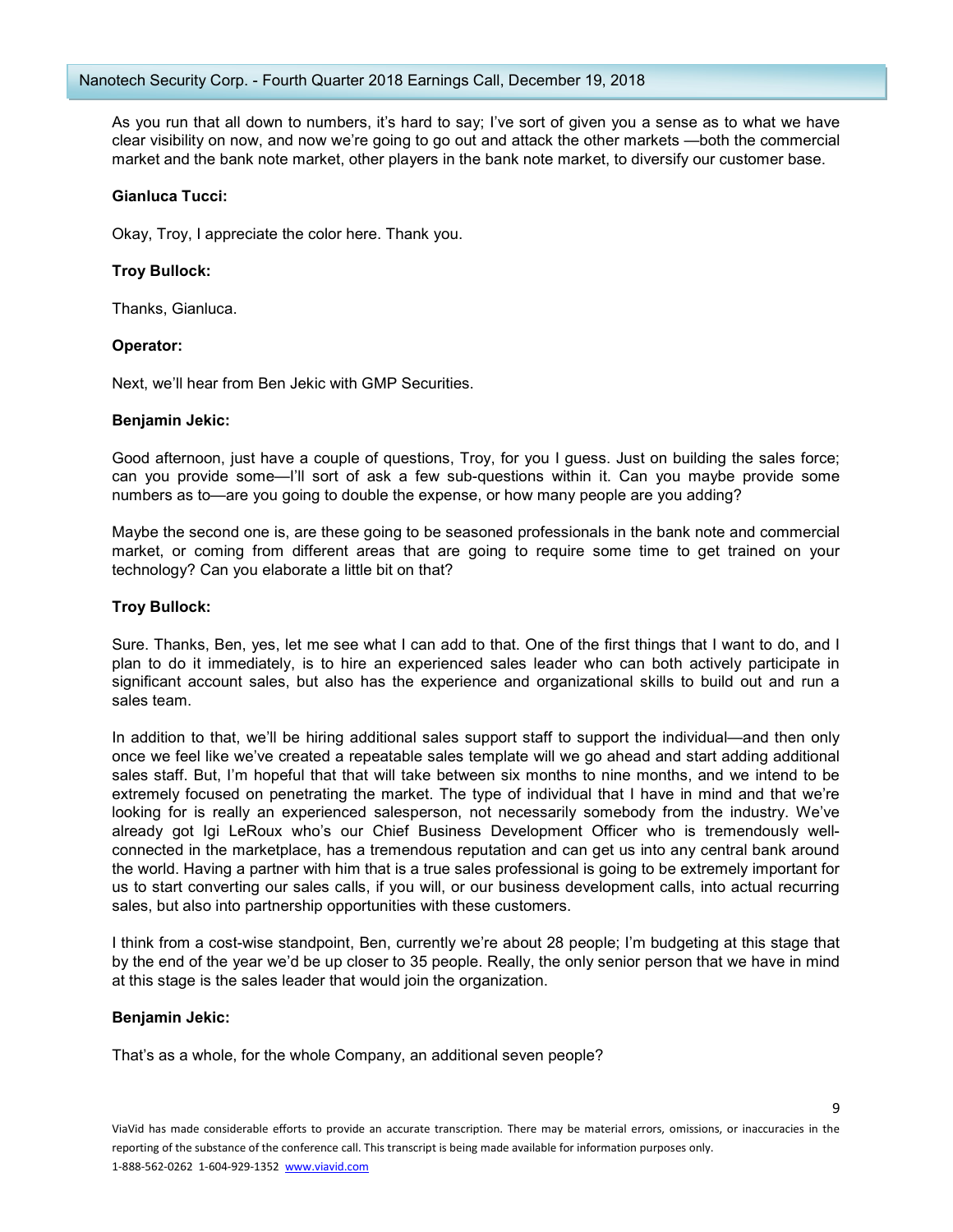## Troy Bullock:

That's correct.

## Benjamin Jekic:

Okay. Then my second question is, when you mention the kind of pace of conversion, of sales calls into revenue, can you—again, as specific as you can be, can you give maybe a range between—are some of the projects you're working on something that can be converted within three months, six months, nine months? What would be the sooner level of business, and something that might happen later? I'm just trying to gauge—like, is there a possibility that you actually exceed your fairly conservative estimates for 2019?

# Troy Bullock:

Yes. I think, Ben, there's really two sides to the market, if you will. There's the bank note side and then there's the commercial side. Just talking about on the bank note side, one of the things that we're seeing on the bank note space is, we used to find—maybe going back a couple of years ago, that it was quite a long sales cycle, a long period. A typical country would have their bank note in circulation for seven or eight years, and depending on when you got in contact with them, you might have a fairly lengthy sales cycle before you go onto that bank note. We've been seeing, and the market's been seeing that contracting quite significantly over the last few years. Right now that's probably down to closer to four to five years. Now, that doesn't necessarily mean, on a bank note side, that you have to wait four to five years to get into that bank note, it just means that that's typically the life of that note in the marketplace.

We've seen examples where—certainly with some of our products like the thin film, where we'll be talking to somebody and they're looking for product within six months. We're bidding on that, we're working with them, we're trying to go through testing, but there are near-term opportunities that would happen within a six-month timeframe. At the same time in the bank note space, there's other opportunities for things like commemorative bank notes, which again have a much shorter cycle. With a commemorative bank note, countries are looking to celebrate some special event, and they're typically smaller volumes, but they're also very willing to incorporate new technologies.

As we look into expanding our bank note market, the opportunities for us are to launch products, work directly with central banks, work with our partners, pursue the commemorative bank notes but also pursue the traditional bank notes, but through partners and selling it as a product, as opposed to a customized technology.

On the commercial side of the business, it's quite different. The commercial side of the business, as we've talked in the past, we've got tremendous application for our product. One of our challenges in the past is that we've met with such a range of different potential customers that we were offering them a range of different offerings—and we've learned a lot from that over the past number of years. That's allowed us to gather that information, bring it back and start to now refine that information into a single product offering that we think would have mass appeal into those commercial markets. We're not going to be offering everything, but we're going to be offering a single set of products targeted specifically for the commercial market, and more importantly, or equally importantly, having the ability to deliver that to them immediately.

In that side of the market, we could see the sales cycle there being several months, two, three months, demonstrating a product, having interest from a customer and then delivering immediately thereafter. Those sales might be smaller, but some of those opportunities are quite large as well. Having a direct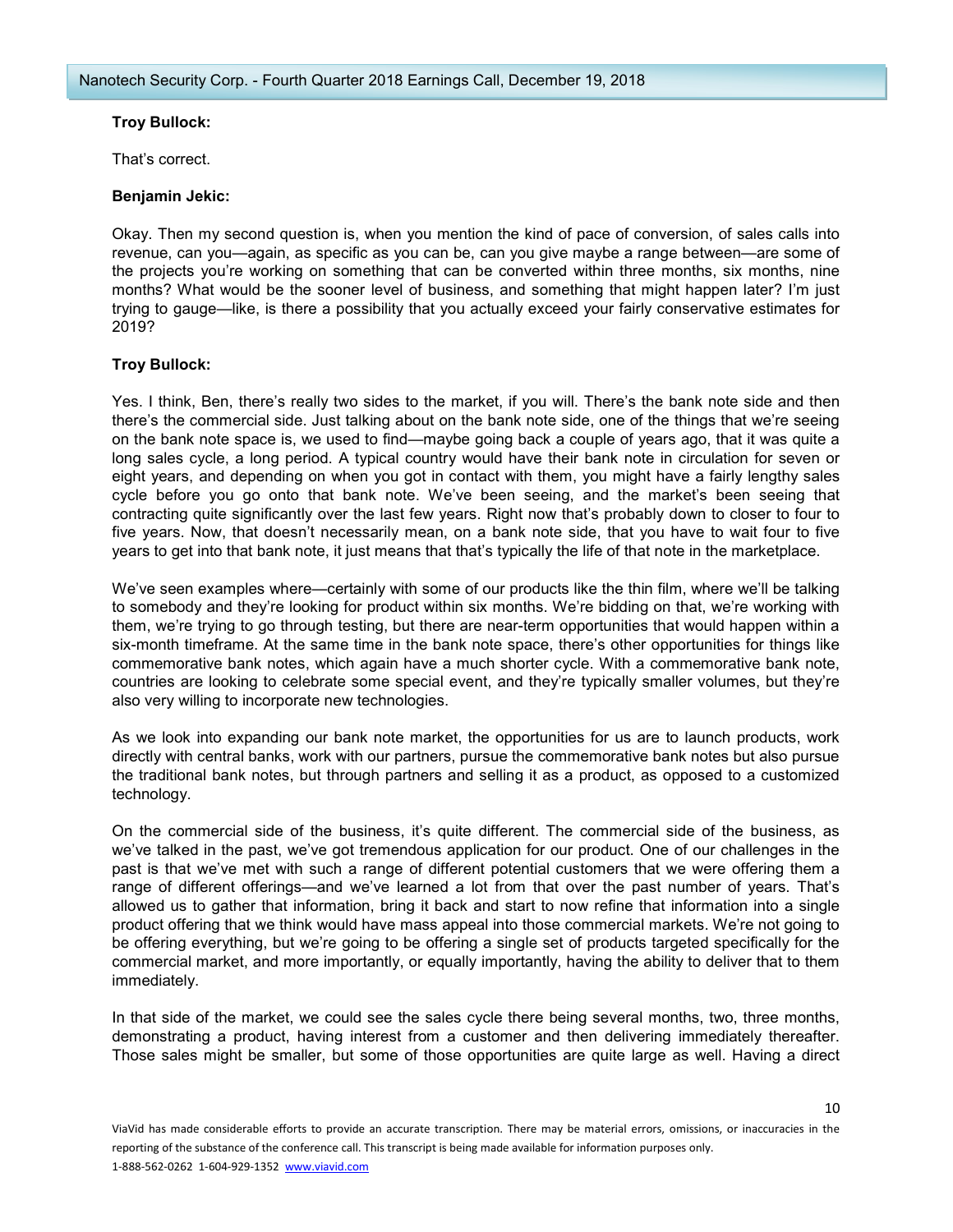sales force and being able to call on multiple customers and demonstrate to them that we have a complete product offering targeted at that market is going to go a long ways to helping that.

#### Benjamin Jekic:

Okay, and the last question I have is in terms of your large customer for whom you're doing the development contract; so you're mentioning that in 2020 you're going to engage in generating production level samples. Can you—that's still not money in circulation with your design feature, is that correct—and how—like, what's the—kind of the most optimistic, blue sky scenario at which point you could—like, if you win that mandate, when will that be evident in revenues?

#### Troy Bullock:

Yes. Ben, let me provide a bit of color to that, and at this stage we're not permitted to disclose the release date of the future bank notes. They are starting to disclose it to us, but we're not in a position where we can disclose it publicly.

What I can speak to generally, though, is how it may impact our revenues. During Fiscal 2019, due to the focusing of the development activities, we may see a decline; but as we move into 2020, we would look to expect to be manufacturing volume samples, which would mean significant production activity in our Thurso facility, which in turn would mean significant revenue opportunity. I'd also add that, in the bank note market, a prominent security feature like what we're talking about here would typically command somewhere between \$7 million and \$15 million for a billion bank notes. We haven't disclosed who our customer is, but that gives you a bit of a sense as to what that opportunity is once you're onto that bank note. I guess the point I'm also making is that the revenue increase and the revenue ramp-up can happen and will happen significantly before that bank note is in circulation.

#### Benjamin Jekic:

Okay. Just—if I can slide in one more, again, just to reiterate, to my understanding you are the only Company in that process, like there's no—they're not working with another partner. I mean—at which point they might decide between the two of you or the three of you?

## Troy Bullock:

That is our understanding. That's what we've been told explicitly.

#### Benjamin Jekic:

Okay, okay, perfect. Thank you so much.

## Troy Bullock:

Thank you, Ben.

#### **Operator**

We'll now hear from William Gibson with ROTH Capital Partners.

#### William Gibson: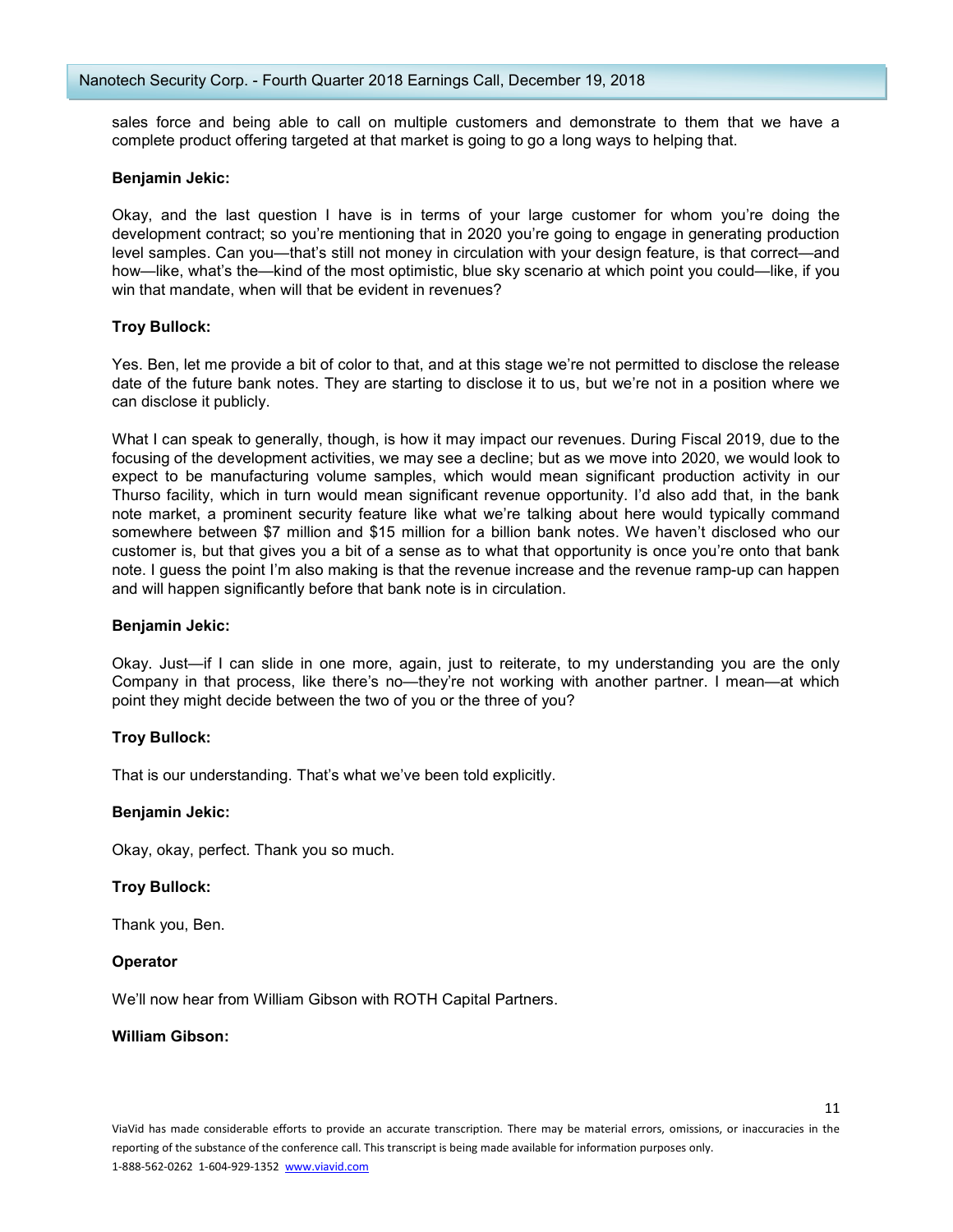Thank you. Could you give us a little more color on the tax stamp and pharma market in India? Just how large is that, and exactly what does that encompass in tax stamps? It sounds self-explanatory, but what actually goes on there and what are they trying to prevent?

#### Troy Bullock:

Yes, hi, William. In the tax stamp market, if we talk about it just around the world first and foremost, they're producing about 140 billion tax stamps every year. A tax stamp, we see them every day. There'll be a label that's on your package of cigarettes or your liquor bottle to demonstrate to the government that the taxes have been collected on that item. They range from a number of different sizes, and they're generally used in all countries around the world.

The Indian market's quite a significant market, somewhere in the neighborhood of 20 billion to 40 billion tax stamps are being produced in India. Our approach to that market has been to reach out and find some local companies that are currently producing tax stamps in that market that wanted to upgrade their technology. The two partners that we've signed up, we've worked with them for the better part of 18 months, qualifying them and ensuring that they could produce our technology in their production facilities. That process has maybe taken us a little longer than we would have hoped, but we are very satisfied and as are they, that that production capability is in place.

We're now at a stage with them where they're marketing our products to their customers and to other, I guess, provincial governments in India to win tax stamp business, but also pharma and packaging and foil manufacturing business where they're traditionally putting on a holographic label of some sort, they're upgrading it to one of our KolourOptik technologies. That's the sort of business they're bidding on right now.

## William Gibson:

Okay, thank you.

## Troy Bullock:

You're welcome. Thank you, Will.

#### Operator:

Our next question comes from Jordan Steiner with Lester Asset Management.

#### Jordan Steiner:

Hey guys, and Troy, congrats on the new role.

## Troy Bullock:

Thanks, Jordan, good to hear from you.

#### Jordan Steiner:

Good to talk to you guys, it's been a while. Just looking at the press release, and you talked about moving to higher volumes of production with the large development contracts starting in Fiscal 2020. Would that imply, under that contract, a step up in revenue at that point versus what you're forecasting for '19 from that customer?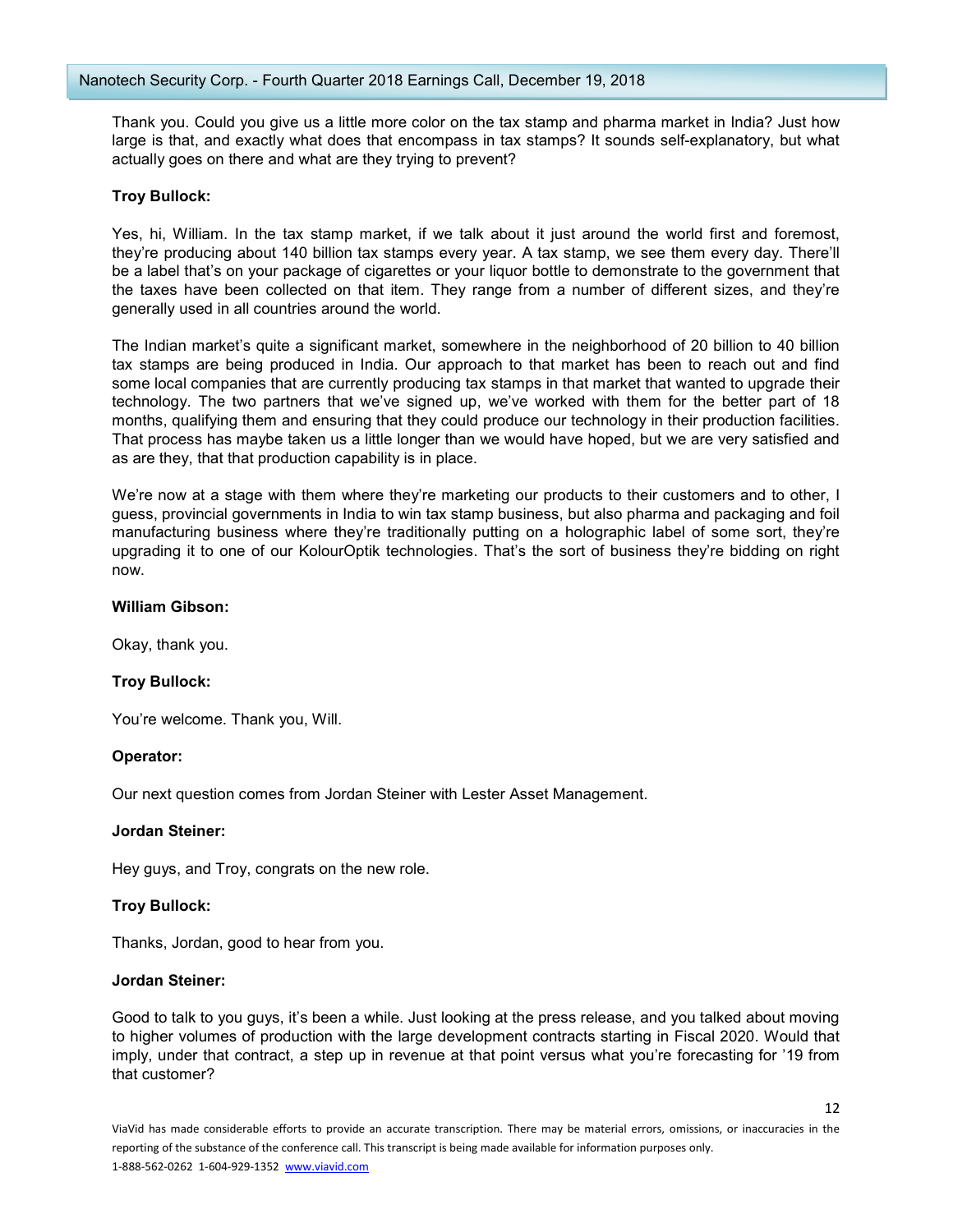## Troy Bullock:

Yes, that's what we're anticipating. To be clear, we haven't laid that out in a schedule for them, that's something that we're talking about now. As you go through that next stage and they transition to actually testing volumes, they literally start to look at, do we have the ability to produce the quantities they're looking for, can we make billions of these and run them through the gamut of testing that they would want to see to ensure if it incorporates correctly into their bank note.

To do that, obviously, we would need to hire a significant number of people on the production line and operate the equipment and facility—I don't want to say necessarily on a full time basis, but a significant amount more than what we're doing now, which would obviously lead to significantly more revenues.

#### Jordan Steiner:

Right, and then, thinking historically, and obviously you guys have never been this far down the road before, but for the industry in general, once a security item is chosen for that level of development and tested, where you're mass-producing at that size, what percent of the time does that actually translate into being on the final note?

#### Troy Bullock:

I don't think I can really say. I mean, we've certainly researched and have followed timelines with this specific customer, and in each of the cases that we've looked at, they've been successful. I can't make a general comment around all countries around the world and what do they look at and do they always get onto a bank note, but I know we've looked very closely at the history of this customer, and certainly in the past as they've moved forward to that level of selecting and starting to move into the testing phase, if it progressed into the final bank note.

#### Jordan Steiner:

Sure. Then, discussions with this customer, have they revolved around a specific note, or could it be multiple notes?

## Troy Bullock:

It's been around multiple notes.

#### Jordan Steiner:

Okay, very good. Switching gears for a second, just on India. Is there any Indian revenue baked into the forecast you gave for next year?

#### Troy Bullock:

At this stage, nominal.

#### Jordan Steiner:

I mean, versus what, I guess, we were expecting initially, has that changed given the selling method initially, one from you guys going direct, and now you're working with the two distributors built into their marketing book so the revenues could come much quicker once a customer makes a purchase decision.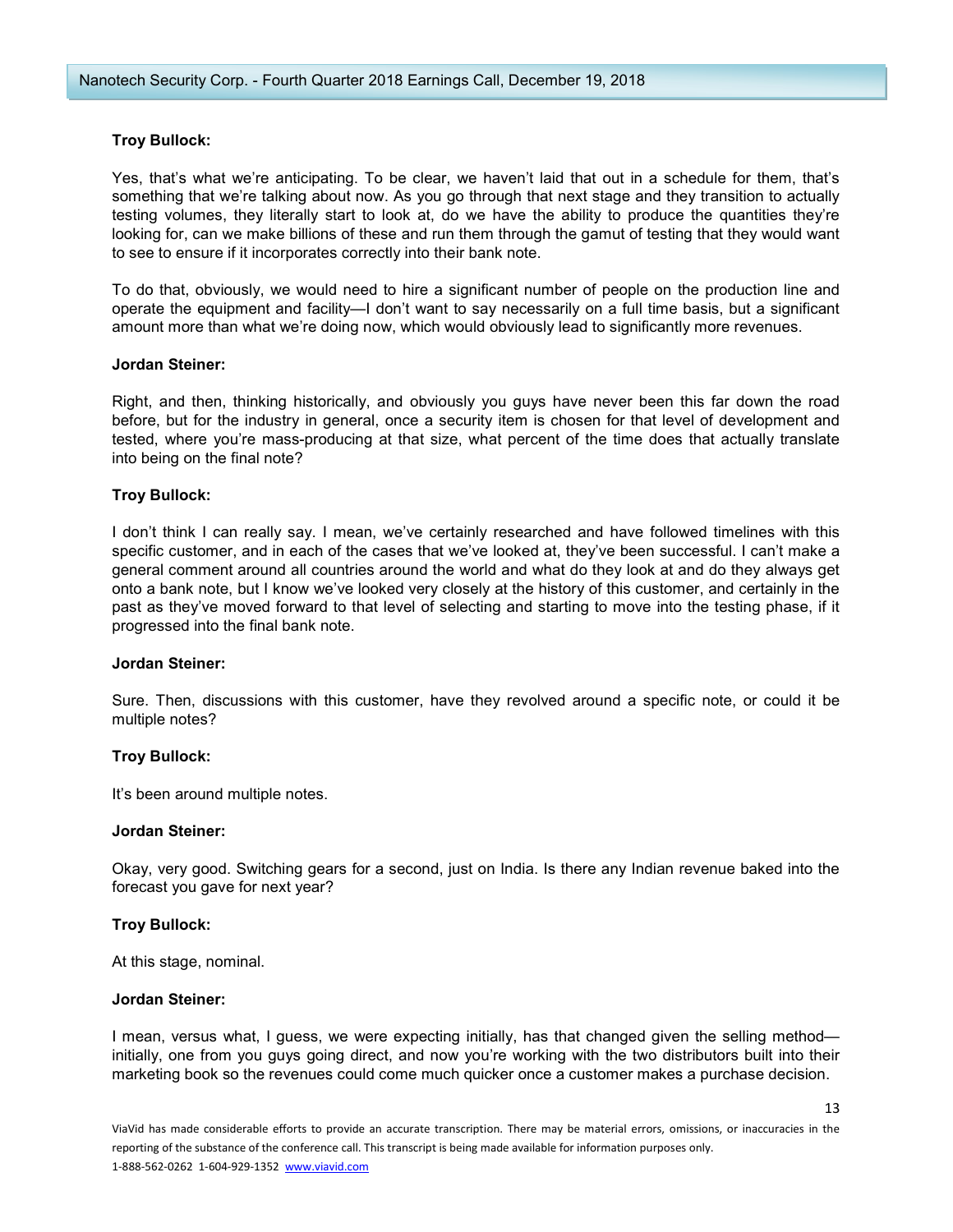## Troy Bullock:

Yes, I think certainly one thing that's changed is that our understanding of the process has grown as we've worked with the customer. Going back nine months ago, our understanding was that—we had certainly been pretty close to qualifying them as a manufacturing producer at that stage. We were anticipating that, later this year, they would be talking to their existing or customer base and successfully driving revenues into that. We put contracts in place and agreed on pricing, and we had done all the steps for that.

I think a couple of things have happened within their production facility where we needed to ensure that the quality of what they were producing was going to be at the right level, and so there was a bit more of a qualification exercise. But, I think more so has been—now that we've even passed that stage, they're out now preparing marketing information. They've been preparing the marketing information for the better part of a few months, and running around in proposals, and we're into proposals. Maybe we didn't have that visibility before, that it would just kind of be an instant sale, was kind of what we were thinking was going to happen. Instead it's a bit more of a sales cycle from them as well as they convert the governments over from their traditional holograms into our technology.

The problem we have now is that we don't really have much visibility into that. We can see the activity; we talk to them every week, we know who they're marketing to, we know how many proposals we're going into. We like what we're seeing, we like the feedback we're getting, but I'm really reluctant to say—well, and we're confident that that's going to turn into x,  $y$ , z in revenue by this date. We just haven't seen that yet. Until we see a few successes of their customers converting over, at this stage we're not planning anything too significant from it.

## Jordan Steiner:

That makes sense. I guess, thinking through the guidance, if there was a place where we could derive some upside to the guidance, some place with short lead times, it sounds like it would be in India.

## Troy Bullock:

I think that's absolutely a place. I mean, there's several places to do that, Jordan. There is certainly that Indian market, there's us expanding and even doing better with our development contract partner. There is still possibility that we may need to do more work this year than was originally planned, so that's another upside opportunity. The commercial market, we've got these product launches we're excited for and we think that they're going to be something that can be more mass-produced and have more interest from customers. I think once we get those into the marketplace, that could be more upside revenue as well.

Even, I go back to that Hueck Folien relationship. The Hueck Folien relationship is still quite an important one, and although Hueck Folien, we've struggled with them and I think it's time for us to kind of move away directly from trying to sell into that China bank note, Hueck Folien is still very much a very respected player in the bank note space. They're significant, they're established, they're a supplier, they have a great reputation, and they've now got the ability to produce a wide roll of color-shifting film.

The challenge we've had with the Chinese bank note is, they have a very tight specification, and that they've had troubles getting to. But our quality control team has now worked with Hueck Folien and worked with them over the last year and a half, and we're pretty confident that the quality of what they're making now, although it's maybe not quite there for the Chinese opportunity, it's definitely available for other opportunities in that space. We do see opportunities out there for other volume needs, for color-